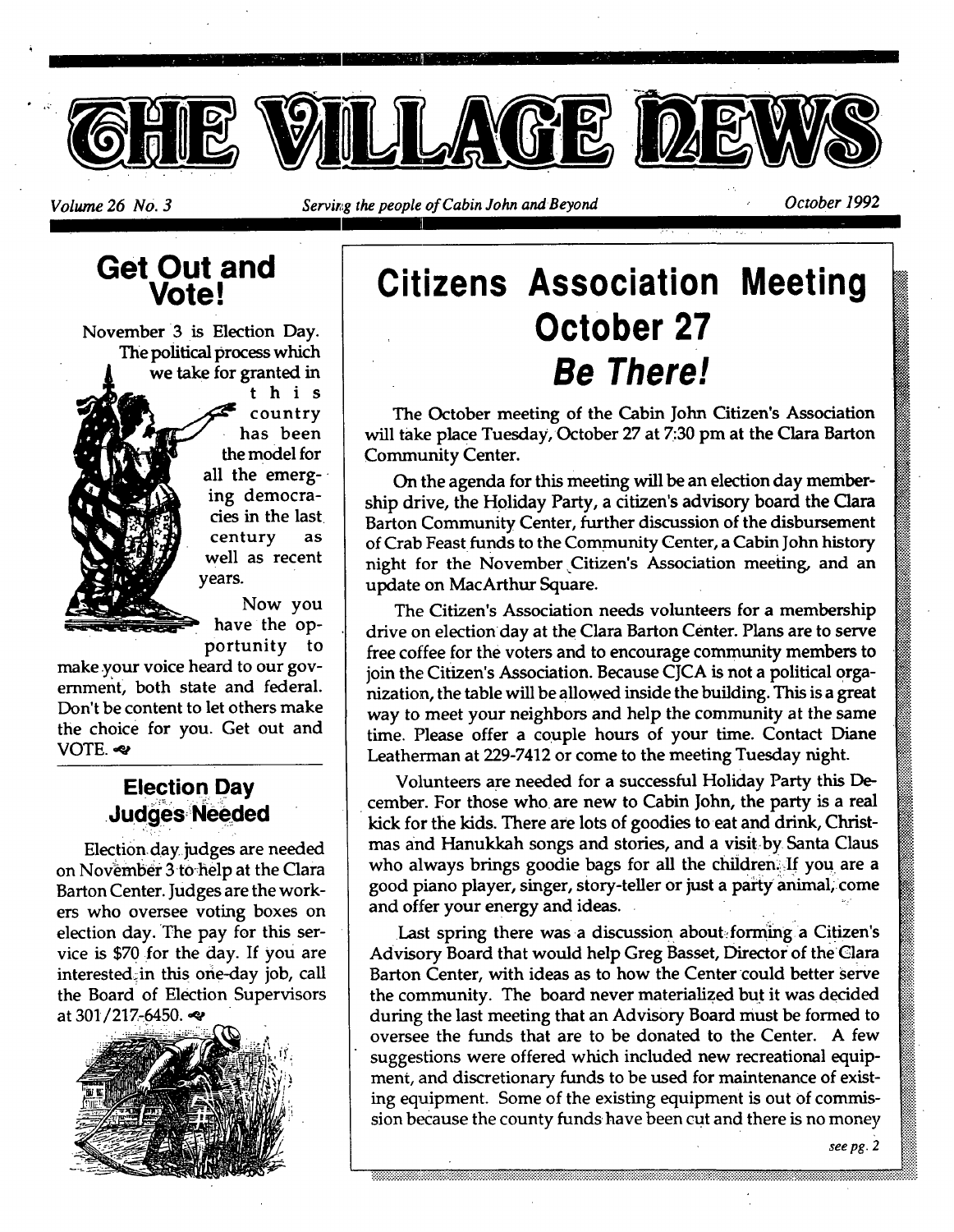#### **Oct 27,** *Be,There !*

*con'd from pg. 1* 

2

to repair and maintain the existing equipment. To make the Center safer and more enjoyable for us and our children, an Advisory Board is needed to help direct the spending of the funds that are being earmarked for the Center. If you are interested in the Community Center, come to the meeting to offer your help.

At the last meeting, Andy Rice told of a treasure trove of memorabilia which was left with him when Some old Cabin Johners moved away. This gave Citizen's Association President Diane Leatherman the idea to have a Cabin John history night at the November meeting. If you have any old pictures you would like to share, dig them out and plan to bring them to November's meeting.

Also at the last meeting Susan Roberts volunteered to be Cabin John's representative to the Citizen's Advisory Board sponsored by the Montgomery County Police Department. She will keep us informed of what is going on regarding our community. If you have any concerns you want voiced at the next meeting of the advisory board, call her at 320-4451.



#### **Goodbye, Robert Burke**

Long time resident, Robert D. Burke of 75th Street, passed away on August 21, 1992. An avid woodworker, Mr. Burke was also associated with the fire department. He will be missed. He leaves his wife Shirley, two sons and three grandchildren,  $\infty$ 

### **Neal Potter: A Cabin John Boy Remembered**

*(Excerpted from the "Story of Cabin John" from a PTA meeting December 3, 1957.)* 

Mr. Jewell: I remember particularly two boys, one tall, lanky, sandyhaired boy, Larry, and his bosom pal, Neal. Today they would be, really, accelerated pupils, and there would be a lot of discussion as to what to do to enrich the program. Larry didn't live very long after school.

I ran into Neal a couple of summers ago down in Washington City, standing around gazing at some pictures there in the Art Gallery, a tall, thin-haired man. He spoke to me, called me by name. I had to remind him that I was getting old and didn't remember all of them. He told me who he was, introduced me to his wife and his three children. He's a Ph.D. now, teaching somewhere in the Middle West. He was then Neal Potter, living up there just beyond Cabin John on a farm between Conduit Road (later MacArthur Blvd.) and the Canal, and on our Boy Scout hike it was a joy to stop at Ms. Potter's. She always had nice, cool milk and fresh gingerbread. $\sim$ 



#### **Spotted in GlenEcho ....**

Who was that taallllll man in the parking lot getting into that Mercedes with a Good Guy's pizza in his hand, three weeks ago? Patrick Ewing of the New York Nicks.

**Editor:** 

I am MAD. Yes. MAD at the people who drive down Arden Road. Yes, you do have a right to use Arden Road but not at the speed at which a lot of you travel it.

A good many of you are taking your children to Day Care at Clara Barton--how do I know? Because you have children in your car going toward the school and none come back.

NOW that school has started and children are on the street to catch the school bus, how about a little consideration for them, or anyone else who may have to walk, to slow your speed.

I know roads were made for cars, but with no sidewalks anywhere in Cabin John, where else can one walk?

I hope those who are guilty will reassess their speed.

> Naomi Denell Arden Road

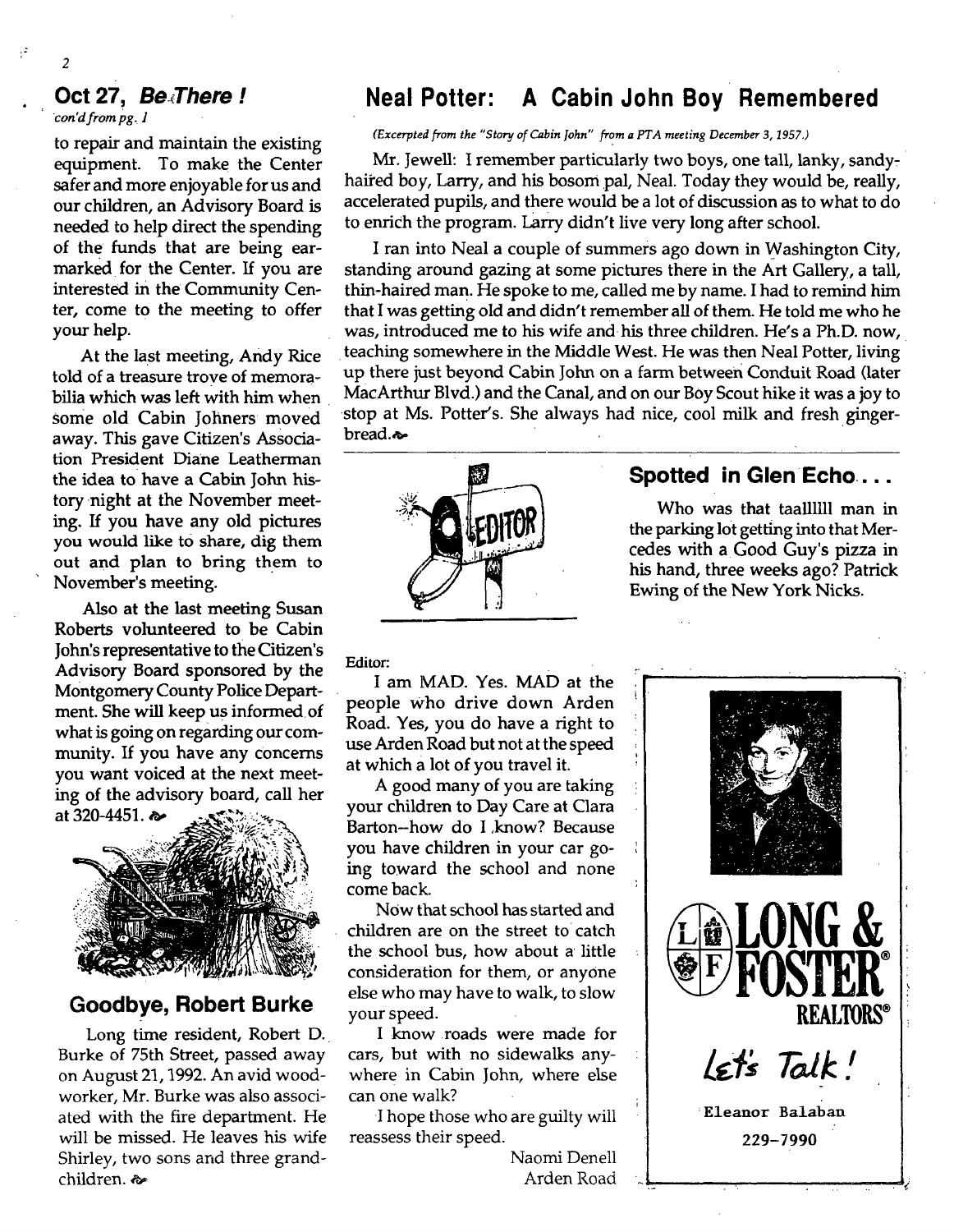

### **Cabin John United IMethodist Church**

| $9:45$ am          | <b>Sunday School for All ages</b>      |
|--------------------|----------------------------------------|
| 11:00 am           | Worship (Child care for 5 and younger) |
| 6:30 <sub>pm</sub> | Youth Fellowship (grades 6-12)         |

**Food Received for the Hungry** 



# **Montgomery Co.. Expands Recycling Program**

Montgomery County has announced two new recycling programs: "Don't Dump, Donate!" and "Mattresscycle."

"Don't Dump, Donate!" is a joint effort between the County and The Loading Dock. The program provides an opportunity for County residents and construction companies to donate usable building materials to low income housing projects. All donations are tax deductible and The Loading Dock will provide receipts for this purpose.

"Mattresscycle" affords county residents an opportunity to recycle old bedding material, such as mattresses and foam cushions. These materials. are then processed into new mattresses,

Both programs will operate the second Saturday of each month, between  $9:00$  AM and  $3:00$  PM at the Transfer Station at Shady Grove Rd., and Rt. 355.  $\ll$ 

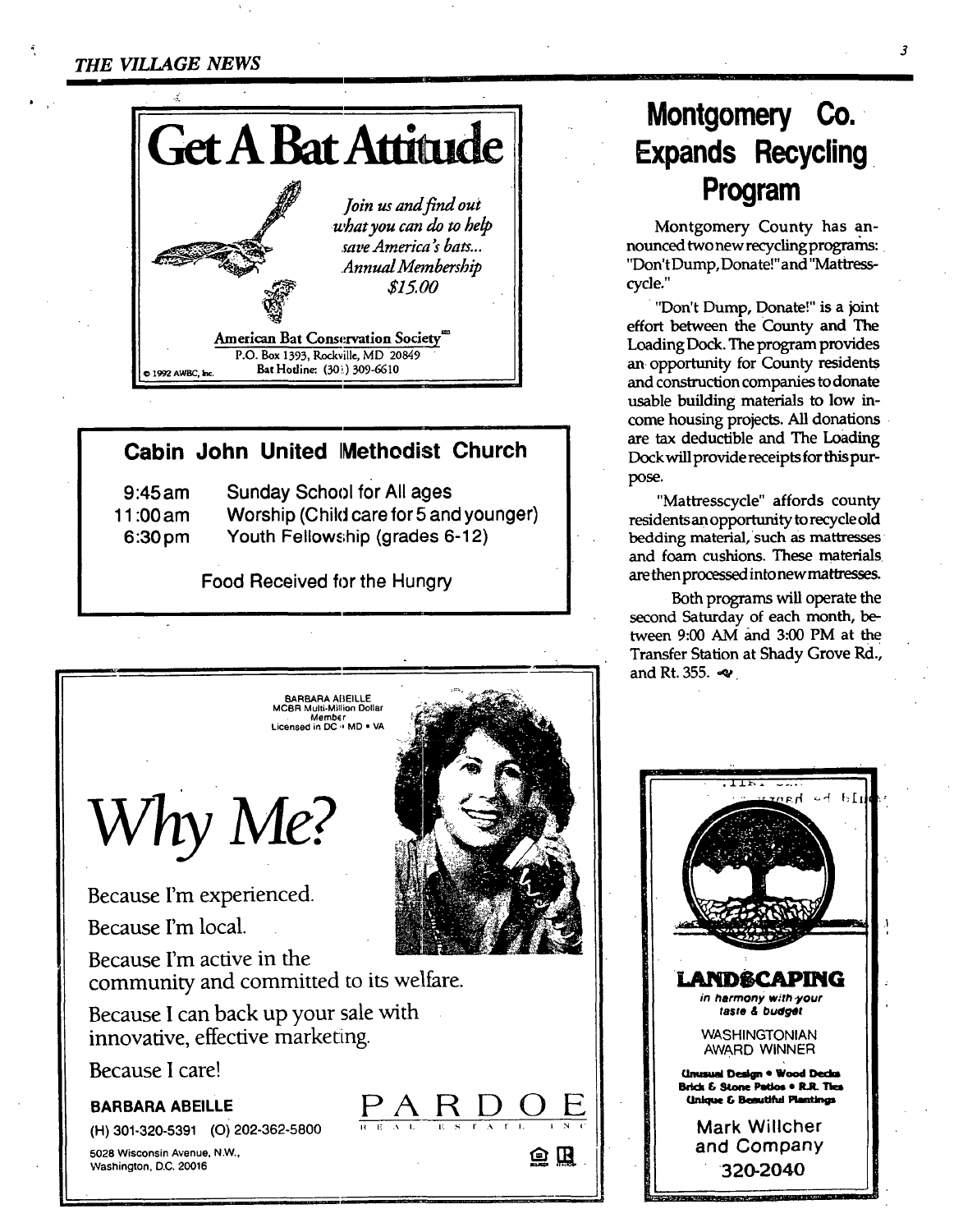# **ANNUAL MEMBERSHIP CAMPAIGN CABIN ,JOHN CITIZENS ASSOCIATION ~;ptembex 1992 - August 1992**

The Cabin John Citizens Association (CJCA) hopes that all Cabin John residents will renew or join the association by returning the membership application below.

> Cabin **John Citizens Association - Membership Application September 1992 - August 1993**

| Name(s):                                                                                                                                                                                                              | Mr. __; Mrs. __; Ms. ___; Miss ___; Dr. ____(Check Appropriate Title) |  |                                |          |  |
|-----------------------------------------------------------------------------------------------------------------------------------------------------------------------------------------------------------------------|-----------------------------------------------------------------------|--|--------------------------------|----------|--|
| Primary Listing                                                                                                                                                                                                       | (First Name)                                                          |  | (MI) (Last Name)               |          |  |
|                                                                                                                                                                                                                       | Mr. __; Mrs. __; Ms. ___; Miss ___; Dr. ____(Check Appropriate Title) |  |                                |          |  |
| <b>Secondary Listing</b>                                                                                                                                                                                              | (First Name)                                                          |  | (MI) (Last Name)               |          |  |
| Others (Children, etc.)                                                                                                                                                                                               |                                                                       |  |                                |          |  |
| <b>Home Address:</b>                                                                                                                                                                                                  | Number Street Name                                                    |  | ______________________________ |          |  |
|                                                                                                                                                                                                                       |                                                                       |  |                                | Zip Code |  |
| Phone Numbers (301) ________________(Home) ( ) _________(Work)                                                                                                                                                        |                                                                       |  |                                |          |  |
| Renewal Member? ( ) Yes ( ) No New Member? ( ) Yes ( ) No                                                                                                                                                             |                                                                       |  |                                |          |  |
|                                                                                                                                                                                                                       |                                                                       |  |                                |          |  |
| Additional Donations: Village News \$ ________; CJCA \$ _______; Other \$                                                                                                                                             |                                                                       |  |                                |          |  |
|                                                                                                                                                                                                                       |                                                                       |  |                                |          |  |
| Mail Application and Check for Dues to:                                                                                                                                                                               |                                                                       |  |                                |          |  |
| For Additional Information:<br>Cabin John Citizens Association<br>Diane Leatherman<br>P.O. Box 31<br>President, CJCA, 229-7412<br>Cabin John, MD 20818-0031<br>Joseph Hugo<br>Treasurer, CJCA, 229-9256.<br>Comments: |                                                                       |  |                                |          |  |
|                                                                                                                                                                                                                       |                                                                       |  |                                |          |  |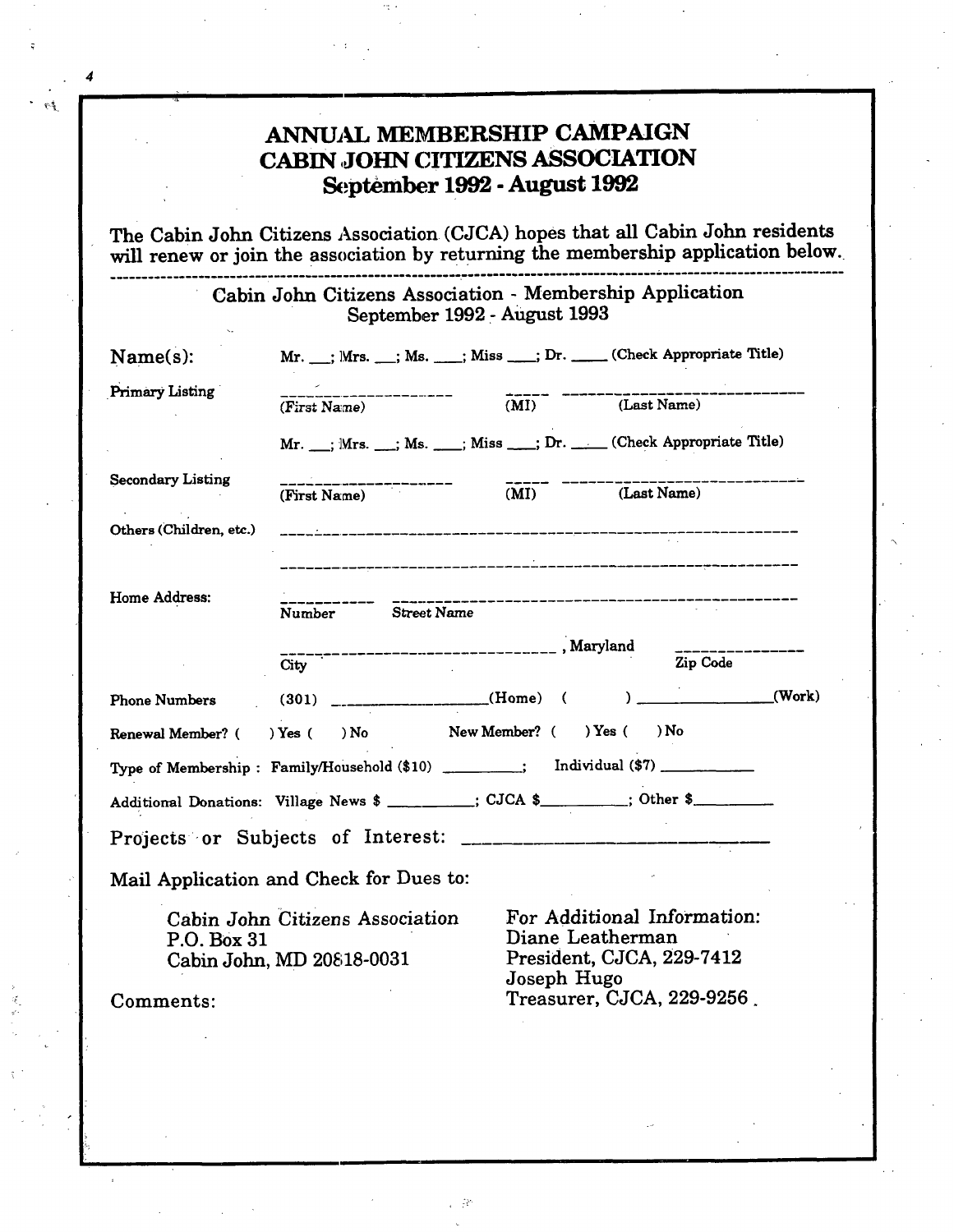### **Adoption Agency Plans** Move to Cabin John

The Barker Foundation, formerly of Washington, D.C. plans to move to MacArthur Square near the first of December. The Barker Foundation specializes in domestic and international adoptions (from Columbia, Korea, etc.) and sponsor adoption related workshops. &



CABIN JOHN VILLAGE NEWS

1991-1992 TREASURER'S REPORT

#### **INCOME**

| Advertising                            |            |
|----------------------------------------|------------|
| Classified                             | 167.70     |
| Display ads                            | \$1,536.00 |
| Subscriptions                          | 55.00      |
| Check Account Interest                 | 64.26      |
| TOTAL INCOME                           | \$1,822.96 |
| <b>EXPENDITURES</b>                    |            |
| P.O. Box Rental                        | 35.00      |
| Labels                                 | 193.00     |
| Printing of Village News               | 1,460.23   |
| Mailing of Village News                | 1,093.25   |
| Bulk Mail Permit                       | 75.00      |
| Stationery                             | 4.94       |
| Postage Stamps                         | 11.60      |
| <b>Bank Charges</b>                    | 20.00      |
| TOTAL EXPENDITURES                     | \$2,893.02 |
| Net Income for September 1, 1991       |            |
| through August 31, 1992                | (1070.06)  |
| Balance forwarded from August 31, 1991 | \$1,991.81 |
| Balance on Hand August 31, 1992        | $S$ 921.75 |

Submitted by: Contriuse Clare Amoruso Business Manager

# WANTED:

Aspiring young journalist to cover local news in Cabin John. If you have energy, imagination, curiosity and an interest in your community call me. Lauren Forestell. 320-4903.



#### THE GLEN ECHO BAPTIST CHURCH VASSAR CIRCLE, GLEN ECHO, MD.

|            | <b>SERVICES</b>                                                |              |
|------------|----------------------------------------------------------------|--------------|
| Sunday     | BIBLE SCHOOL                                                   | $9:30$ a.m.  |
|            | MORNING WORSHIP                                                | $11:00$ a.m. |
|            | OPEN BIBLE FORUM                                               | 6:00 p.m.    |
|            | EVENING SERVICE                                                | 7:00 p.m.    |
| Wednesday  | PRAYER TIME                                                    | 7:00 p.m.    |
| Friday     | COMMUNITY BIBLE STUDY AT ANNEX                                 |              |
|            |                                                                | $10:00$ a.m. |
|            | D Pastors: David L. Cole and Roger Arnold                      |              |
|            | Over fifty years of crisis counseling and referral.            |              |
|            | $\Box$ Collection center of food and clothing for the homeless |              |
| and needy. |                                                                |              |
|            | Call ust 229-4430 or 229-3314                                  |              |

JESUS CHRIST IS THE ANSWER TO EVERY PROBLEM OF LIFE AND DEATH!